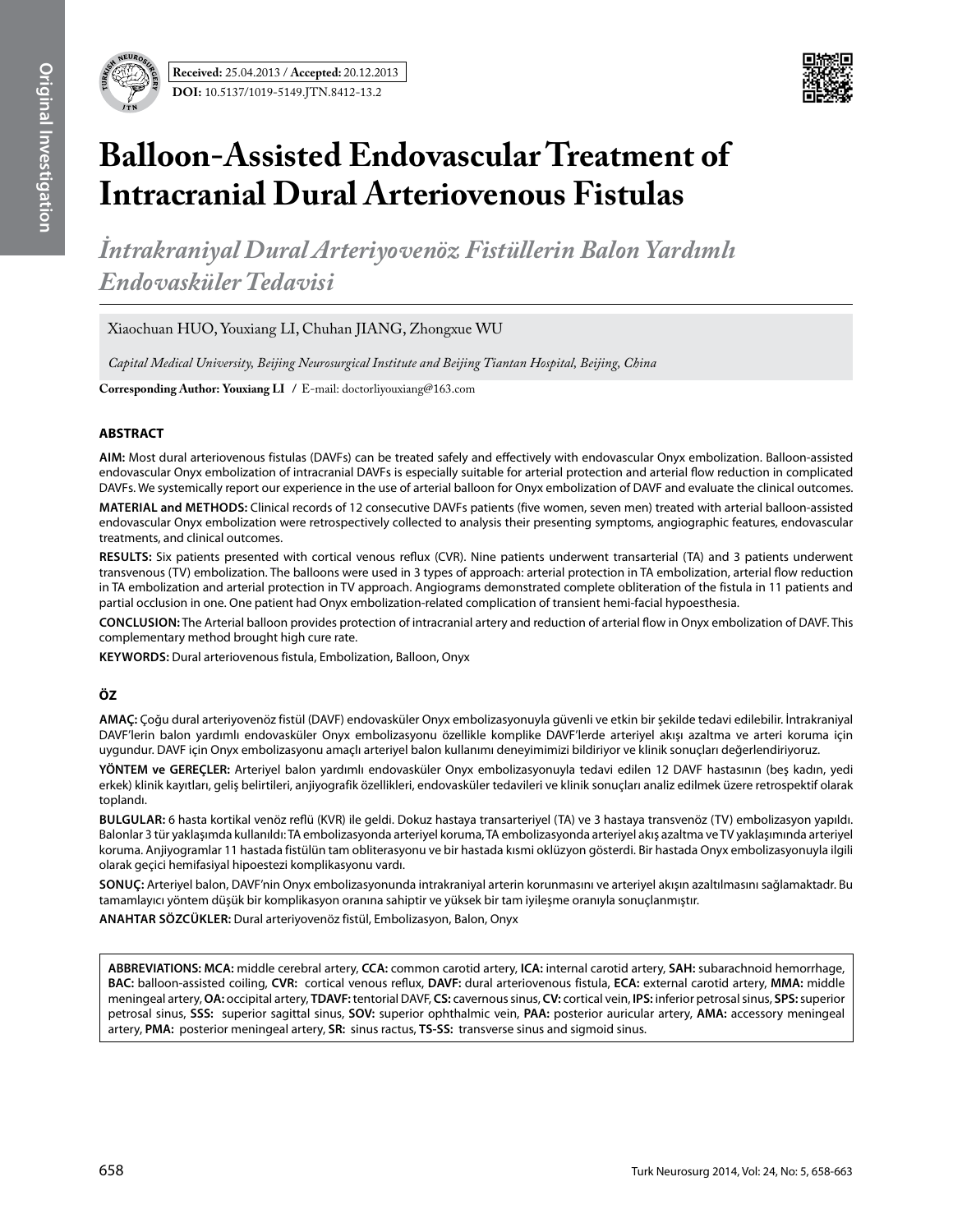# **INTRODUCTION**

The balloon-assisted technique was incipiently used in the embolization of wide-neck aneurysm with coils or Onyx. The balloon helped to shape the coil or control the migration of Onyx during embolization. Balloons were also used to block blood supply and detachable balloons were used in the treatment of carotid cavernous sinus fistula. The balloonassisted technique in DAVF embolization was reported in some cases to control Onyx migration. But the use of balloon aiming to protect intracranial arteries in DAVF was not reported so far. We systemically describe the use of arterial balloon in the embolization of 12 consecutive intracranial DAVFs patients and evaluate the benefits.

## **MATERIAL and METHODS**

Patients with intracranial DAVFs treated with Onyx embolization between August 2007 and August 2012 were retrospectively reviewed. During this period, 12 patients were treated with Onyx embolization adjunct to arterial balloonassisted technique. There were 5 women and 7 men with ages ranging from 18 to 66 (mean age 43 years). One patient presented with the symptom of intracranial hemorrhage, 6 with progressive headaches, 3 with tinnitus, and 4 with chemosis. One patient in this series has been reported previously (7) (Table I).

## **Angiographic Analysis**

Based on the presence of cortical or retrograde venous sinus drainage, 7 DAVFs were classified as Cognard IIa, 1 lesions as III, 3 lesions as IV and 1 lesions as V. The arterial supplies were the middle meningeal artery (MMA), meningeal hypophyseal artery (MHA) and posterior meningeal artery (PMA). Of the 12 DAVFs, 1 DAVF located at the transverse and sigmoid sinus (TS-SS), 7 located at the cavernous sinus (CS) and 4 located at the tentorium.

# **Endovascular Procedure**

Nine patients underwent transarterial onyx embolization and 3 patients underwent transvenous onyx embolization. All the patients were placed under general anesthesia and transfemoral arteriography was performed. Systemic heparinization was achieved during the procedures with heparin 5,000 U bolus followed by 1,000 U of heparin every hour.

#### **TechnIque**

## *Transarterial*

After a guiding catheter was placed into the feeding artery via a transfemoral approach, feeders of DAVF were selectively catheterized with a microcatheter (Marathon; MTI-EV3, Irvine, CA, USA) over microwire (Mirage, MTI-EV3, Irvine, CA, USA). For lesion cures, Onyx-18 was used as the embolic agent in attempt to "push" the Onyx across the arteriovenous shunts and into the proximal draining vein.

In 11 patients, the balloon was placed in the ICA or VA during the injection of Onyx-18. During injection of Onyx, the balloon was temporarily inflated to prevent migration of onyx into intracranial arteries. The balloon was deflated during the long interval of onyx injection and the one continuous balloon inflation was less than five minutes.

In 1 patient, the balloon catheter was positioned in the feeding artery proximal to the tip of microcatheter. During injection of Onyx, the balloon was temporarily inflated to increase proximal resistance, aid plug formation in fistulas and control distal Onyx migration, resulting in better control of reflux and enhanced distal penetration.

#### *Transvenous*

In three cases we used the transvenous embolization.

| Age/sex | <b>Location</b>     | <b>Presentation</b> | <b>Cognard type</b> | <b>Suppliers</b>                                        | <b>Venous drainage</b> |  |
|---------|---------------------|---------------------|---------------------|---------------------------------------------------------|------------------------|--|
| 66/M    | Rt CS               | Headache & chemosis | lla                 | Rt MHA, Rt MMA                                          | IPS, SOV               |  |
| 18/F    | Lt Tentorium& CS    | Headache            | IV                  | Lt MHA, Lt MMA (petrosqua-<br>mosal branch)&OA&AMA,     | CV, varix              |  |
| 29/M    | <b>Rt Tentorium</b> | Headache            | III                 | Rt MHA, MMA, AMA                                        | <b>CV</b>              |  |
| 45/F    | Lt TS-SS            | <b>Tinnitus</b>     | lla                 | Rt MMA(posterial & petrosqu-<br>amosal branch), OA, PAA | TS,SS                  |  |
| 50/M    | Lt CS, SPS          | <b>SAH</b>          | IV                  | Lt MHA, MMA                                             | SPS, CV                |  |
| 44/M    | Lt Tentorium        | ICH, tinnitus       | $\mathsf{I}$        | Lt OA, PMA                                              | CV, varix              |  |
| 38/F    | Rt CS               | <b>Chemosis</b>     | lla                 | Rt MHA, MMA                                             | IPS, SOV               |  |
| 43/M    | Rt Tentorium & CS   | Headache            | <b>Ila</b>          | Rt MHA, MMA                                             | Tentorium              |  |
| 41/M    | Lt CS               | Chemosis            | IVa                 | Rt MHA, Lt MMA                                          | <b>IPS,SOV</b>         |  |
| 52/M    | Rt CS, SPS          | Chemosis            | $\mathbf{I}$        | Rt MHA, MMA                                             | CV, varix              |  |
| 55/F    | Rt CS               | Headache & tinnitus | lla                 | Rt MHA, MMA                                             | TS,SS                  |  |
| 39/F    | Lt CS               | Headache            | $\mathsf{II}$       | Lt MHA, MMA                                             | TS,SS,CV               |  |

CS: Cavernous sinus, F: Female, Lt: Left, M: Male, Rt: Right, SPS: Superior petrosal sinus, TS-SS: Transverse sinus and sigmoid sinus.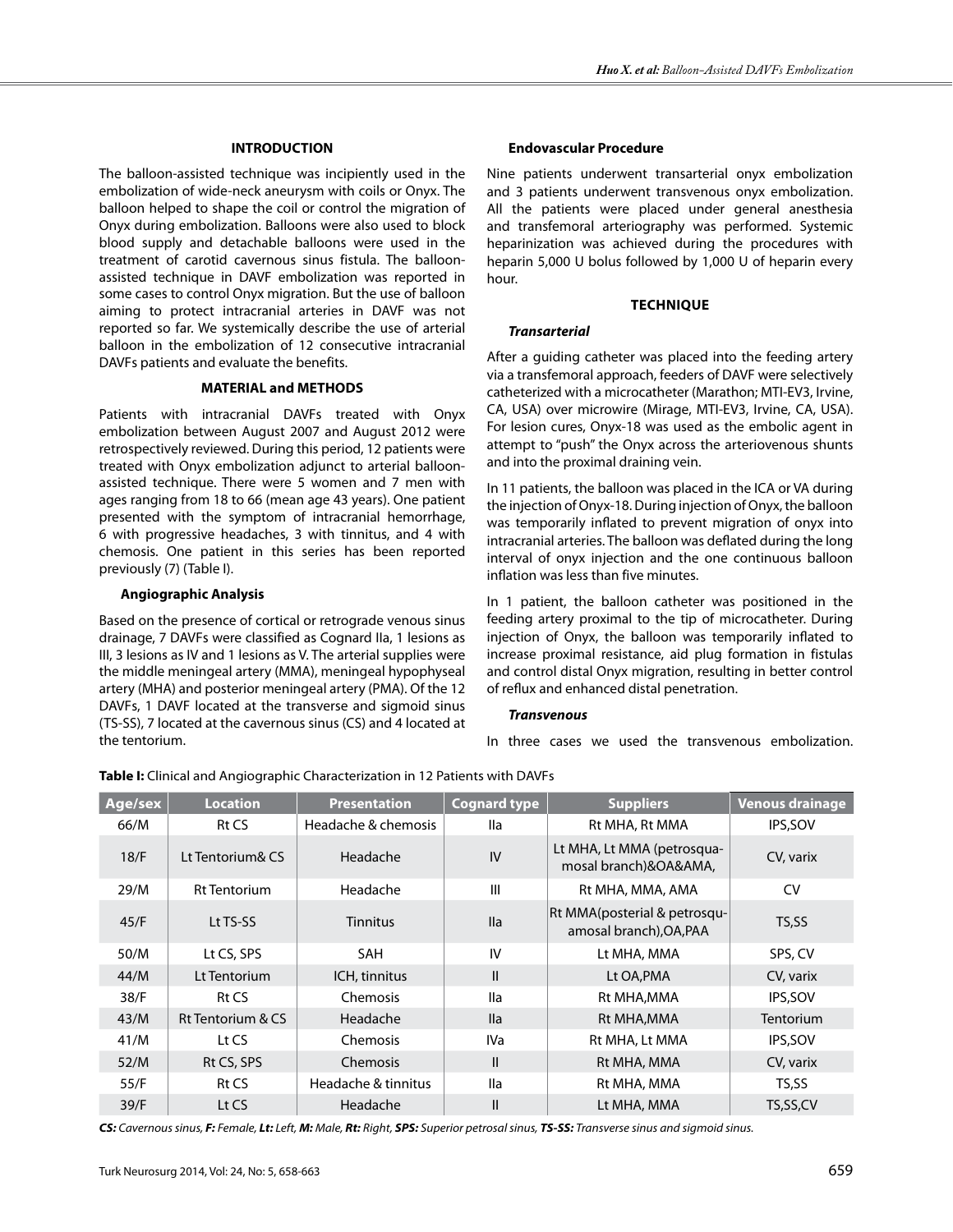6-Fr sheath was placed in the femoral artery and vein. 5-Fr catheter was placed in the carotid artery to allow observation of the shunt, acquisition of roadmaps, angiographic monitoring of the procedure and position the balloon catheter to the feeding artery of MHA. The balloon was inflated in MHA segment of ICA when performing the Onyx embolization. A second 5-Fr catheter was positioned in the internal jugular vein. A microcatheter (Echelon10; MTI-EV3, Irvine, CA, USA) was navigated via internal jugular vein. The microcatheter was the carefully introduced and advanced to the CS via inferior petrosal sinus followed by the microwire. Embolization was performed with soft electrically detachable coils and combination with Onyx-18 or Onyx-34 under realtime digital subtraction fluoroscopic mapping.

Patient outcomes were clinically graded at follow-up evaluation after discharge from the hospital. Clinical outcome was graded according to the modified Rankin score (mRS) (4).

# **Results**

A total of 9 transarterial and 3 transvenous Onyx injection were performed adjunct to arterial balloon-assisted technique. Five transarterial Onyx embolizations were performed via MMA, 2 via MHA, 1 via MHA &MMA and 1 via PMA. Three transvenous embolizations were performed via IPS to CS (Table I).

There were 10 sessions of balloon inflation in the ICA and 1 in the vertebral artery to provide protection. Another 1 session of balloon inflation was in the MMA to decrease the blood flow. Immediately following embolization, there was complete occlusion in 11 patients and partial occlusion in 1. The fistula was incompletely occluded because of early termination due to distal Onyx migration. This patient had a complex arterial supply and further treatment (endovascular or surgical) would be according to following angiography and clinical symptom.

| <b>Patient</b> | <b>Treat-</b><br>ment<br>strategy | <b>Emboliza-</b><br>tion route | <b>Balloon</b><br>route | <b>Balloon</b><br>type         | Onyx    | Angiog-<br>raphic<br>results | <b>Complicati-</b><br>ons  | Follow-<br><b>up</b><br>(months) | <b>Clinical</b><br>outcome<br>(mRS) |
|----------------|-----------------------------------|--------------------------------|-------------------------|--------------------------------|---------|------------------------------|----------------------------|----------------------------------|-------------------------------------|
| $\mathbf{1}$   | TVE&<br>coiling                   | Rt IPS,CS                      | Rt ICA                  | HyperGlide<br>$4*20$ mm        | Onyx-34 | Complete                     | None                       | 29                               | $\mathbf 0$                         |
| $\overline{2}$ | <b>TAE</b>                        | Lt MMA                         | Lt ICA                  | <b>HyperGlide</b><br>4*20mm    | Onyx-18 | Complete                     | None                       | 27                               | $\mathbf 0$                         |
| 3              | <b>TAE</b>                        | Rt MHA,<br><b>MMA</b>          | Rt ICA                  | HyperGlide<br>$4*20mm$         | Onyx-18 | Complete                     | Hemifacial<br>hypoesthesia | 12                               | $\mathbf 0$                         |
| 4              | <b>TAE</b>                        | <b>Rt MMA</b>                  | <b>Rt MMA</b>           | Hyperform<br>$4*7mm$           | Onyx-18 | partial                      | None                       | 16                               | $\mathbf 0$                         |
| 5              | <b>TAE</b>                        | Lt MMA                         | Lt ICA                  | Hyperform<br>$4*7mm$           | Onyx-18 | Complete                     | None                       | 21                               | $\mathbf 0$                         |
| 6              | <b>TAE</b>                        | Lt PMA                         | Lt VA                   | HyperGlide<br>$4*20$ mm        | Onyx-18 | Complete                     | None                       | 66                               | $\pmb{0}$                           |
| $\overline{7}$ | TVE&<br>coiling                   | Rt IPS,CS                      | Rt ICA                  | HyperGlide<br>$4*20mm$         | Onyx-34 | Complete                     | None                       | 17                               | $\mathbf{0}$                        |
| 8              | <b>TAE</b>                        | <b>Rt MHA</b>                  | Rt ICA                  | HyperGlide<br>4*20mm           | Onyx-18 | Complete                     | None                       | 32                               | $\pmb{0}$                           |
| 9              | TVE&<br>coiling                   | Rt IPS,CS                      | Rt ICA                  | <b>HyperGlide</b><br>$4*20$ mm | Onyx-18 | Complete                     | None                       | 16                               | $\mathbf 0$                         |
| 10             | <b>TAE</b>                        | <b>Rt MMA</b>                  | Rt ICA                  | HyperGlide<br>4*20mm           | Onyx-18 | Complete                     | None                       | 22                               | $\mathbf 0$                         |
| 11             | <b>TAE</b>                        | <b>Rt MMA</b>                  | Lt ICA                  | Hyperform<br>$4*7mm$           | Onyx-18 | Complete                     | None                       | 28                               | $\mathbf{0}$                        |
| 12             | <b>TAE</b>                        | Lt MHA                         | Lt ICA                  | HyperGlide<br>$4*20$ mm        | Onyx-18 | Complete                     | None                       | 13                               | $\mathbf 0$                         |

**Table II:** Summary of Endovascular Treatment, Angiographic Results, and Clinical Outcomes

CS: Cavernous sinus, ICA: Internal carotid artery, IPS: Inferior petrosal sinus, Lt: Left, MHA: Meningeal hypophyseal artery, MMA: Middle meningeal artery, *mRS: Modified Rankin score, PMA: Posterior meningeal artery, Rt: Right, TAE: Transarterial embolization, TS-SS: Transverse and sigmoid sinus, TVE: Transvenous embolization.*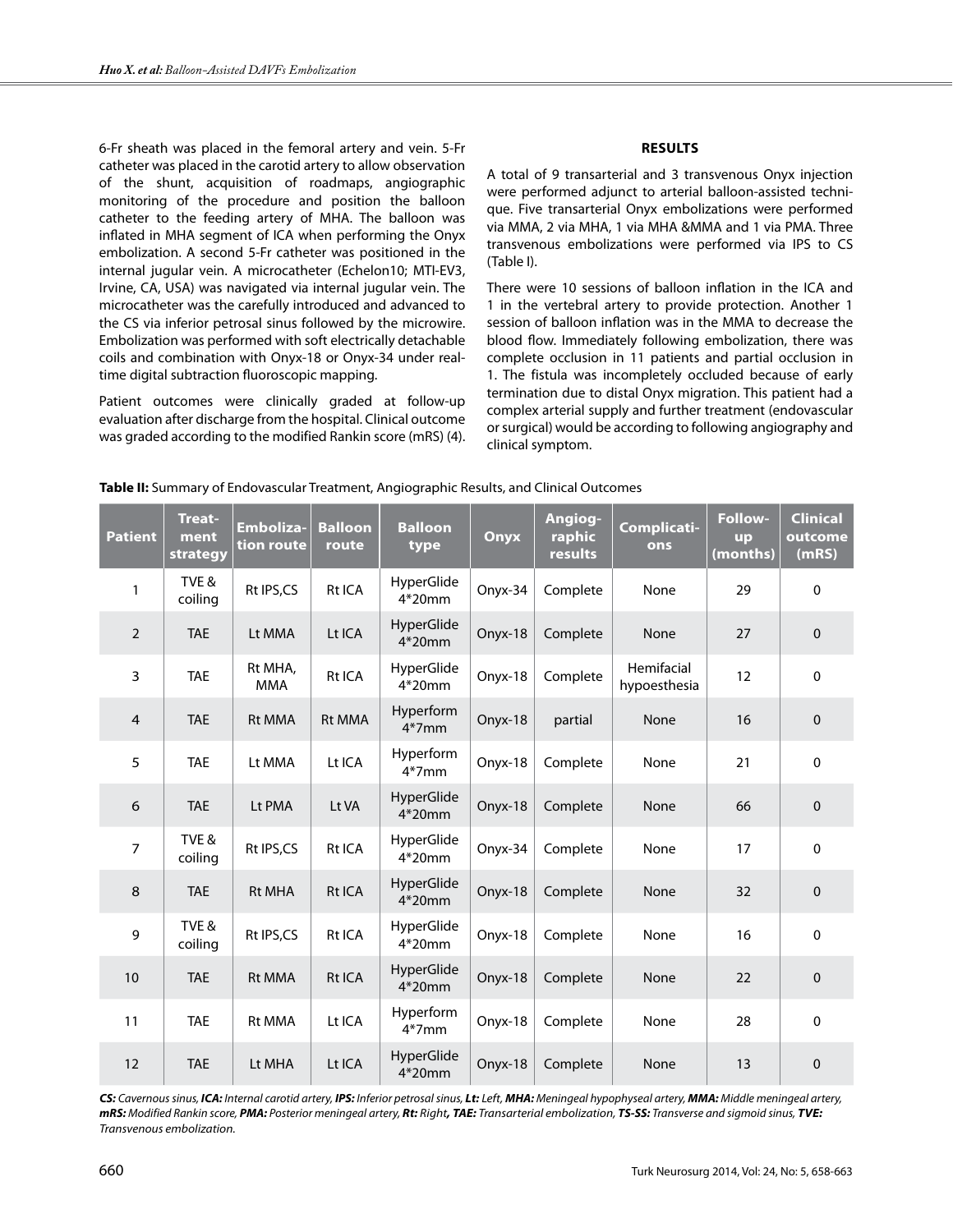There were no difficulties or complications involving balloon inflation, deflation, or retrieval. No untoward embolization into the cerebral circulation occurred. One patient had the complications of transient right facial hemihypoesthesia. All other patients experienced complete resolution of their clinical symptoms. At the time of discharge, all the patients had a mRS of 0 (Table II).

# **IllustratIve Cases**

#### *Patient 1 (arterial protection in TA embolization)*

This 29-year-old man developed a headache and dizzy for about 10 years. Cerebral angiography revealed a DAVF involving the right tentorium (Figure 1A). The artery supply was from the MHA. We navigated a microcatheter into MHA of right ICA to get a position optimal for Onyx injection. A HyperGlide balloon (4\*20, MTI-EV3, Irvine, CA, USA) was advanced into the MHA segment of ICA for protection (Figure 1 B). Transarterial balloon occlusion produced good protection of intracranial feeding artery. Angiography after transarterial Onyx-18 embolization showed complete obliteration of the lesion (Figure 1C). The patient's symptoms were completely resolved after the procedure.

#### *Patient 2 (arterial flow reduction in TA embolization)*

This 45-year-old woman presented with tinnitus for 3 months. Cerebral angiography revealed a DAVF involving the right TS-SS (Figure 2A). The artery supply was from the posterior branch and petrosquamosal branch of right MMA, right occipital artery (OA) and right posterior auricular artery (PAA). We navigated a microcatheter into posterior branch of right MMA to get a position optimal for Onyx injection. A HyperGlide balloon (4\*20, MTI-EV3, Irvine, CA, USA) was advanced into the MMA to control the migration of onyx (Figure 2B). Transarterial balloon occlusion produced good control of blood supply from MMA and provided a more effective penetration. Angiography after transvenous embolization Onyx-18 showed partial obliteration of the lesion. The residual lesion was supplied by the petrosquamosal branch of right MMA, right OA and right PAA (Figure 2C). The tinnitus symptoms were completely resolved after the procedure.

#### *Patient 3 (arterial protection in TV approach)*

This 38-year-old woman presented with right eye chemosis. Cerebral angiography revealed a DAVF involving the right CS (Figure 3A). Transvenous approach was used through IPS to



**Figure 1: A)** Cerebral angiography revealed a DAVF involving the right tentorium. **B)** A Hyperglide balloon was advanced into the MHA segment of ICA for protection. **C)** Angiography after transvenous embolization Onyx-18 showed completely obliteration of the lesion.



**Figure 2: A)** Cerebral angiography revealed a DAVF involving the right TS-SS. The artery supply was from the posterior branch and petrosquamosal branch of right MMA, right OA and right PAA. **B)** A Hyperglide balloon was inflated the MMA to control the migration of onyx. **C)** Angiography after transvenous embolization Onyx-18 showed partial obliteration of the lesion. The residual lesion was supplied by the petrosquamosal branch of right MMA, right OA and right PAA.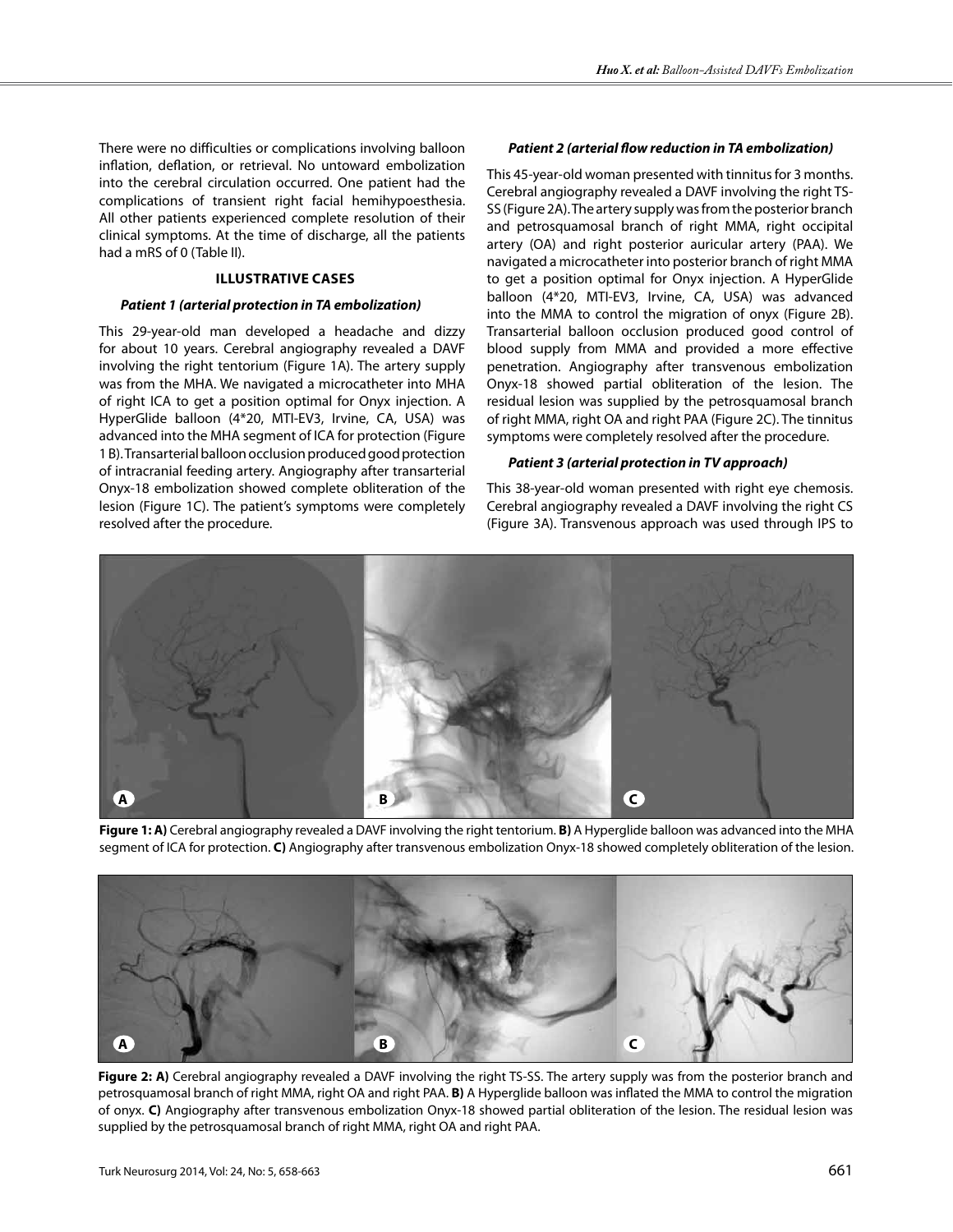

**Figure 3: A)** Cerebral angiography revealed a DAVF involving the right CS. The artery supply was from the MHA. **B)** A Hyperglide balloon was advanced into the MHA segment of ICA for protection. **C)** Follow up angiography after transvenous embolization Onyx-34 showed completely obliteration of the lesion.

right CS and coils were detached before Onyx embolization. Right CS was transvenously catheterized and the right MHA segment of ICA was protected with a HyperGlide balloon (4\*20, MTI-EV3, Irvine, CA, USA) (Figure 3B). Embolization was performed by repeating transvenous injection of Onyx 34 through right CS in combination with the arterial BAT in the ICA, and followed by injection of Onyx 18 into CS. Transarterial balloon occlusion produced good protection of ICA. Angiography showed complete occlusion of the DAVF (Figure 3C). The patient's symptoms improved after the procedure and were completely resolved at follow-up.

#### **DIscussIon**

The aggressive type of intracranial DAVF with either direct or indirect retrograde filling of a leptomeningeal vein has a high propensity of ischemia, intracranial hypertension, and cerebral bleeding (17). If left untreated, the mortality rate is 10.4%, the annual bleeding and the non-hemorrhagic neurological deficit risks are 8.1% and 6.9%, respectively. Therefore, consensus exists, that aggressive-type DAVFs should be treated (2, 5, 9, 18).

Onyx-based embolization is a promising technique option as a definitive treatment for DAVFs(3, 10-12). For DAVFs with high flow, easy reflux or anastomosis with intracranial vessels, it would not be an easy deal to make a better control of Onyx penetration into the fistula. Improper flow or reflux of Onyx may cause unfavorable embolization or even serious complications leaving unexpected prognosis (14).

Balloon-assisted technique was proposed for the endovascular treatment of broad-based aneurysms since the late 1990s. Balloon-assisted transarterial Onyx embolization of craniofacial vascular malformations or DAVFs has been described in other small series (1, 13). Rezende et al. (13) reported the usage of a temporary balloon in the ophthalmic segment of the ICA during transarterial Onyx embolization via the MMA to treat a sphenoparietal DAVF. This technique prevented the untoward passage of Onyx into the ICA via the recurrent meningeal branch of the OA, and complete occlusion

of the fistula was achieved with a single injection. Arat et al. (1) used the arterial Balloon-assisted technique through the external carotid artery (ECA) approach in 4 patients with highflow craniofacial vascular malformations during transarterial Onyx embolization. They reported difficulty with balloon deflation and retrieval in 1 patient due to extensive Onyx reflux. Zhong-Song Shi et al. (14) reported arterial BAT with Onyx not only perform flow control but also allow creation of a plug without the concomitant risk of catheter retention. All those cases reported were DAVFs related to SSS, TS or SS. However, treatment strategies of tentorial dural arteriovenous fistulas (TDAVFs) and CS are still debated for the difficulty in endovascular and surgical treatments because of multiple suppliers and deep location(16). Michael C. (6) reported a case of High-grade CS DAVF with balloon-assisted technique to protect CS, but embolization was aborted when the Onyx migrated into the intraorbital left lacrimal artery, given the risk of penetrating the ophthalmic artery. Finally, open surgical approach was combined in obliteration of this CS DAVF. However, our clinical experiences in the use of balloonassisted technique mainly facing the complex cases located in the tentorium or CS and the results are encouraging.

Some case reports first point out the balloon-assisted technique in embolization of DAVF can promote distal onyx migration. We use the balloon-assisted embolization in the feeding trunk of MMA to decrease the blood flow within the feeding artery in one DAVF patient. The balloon produced better control of the material's reflux and more distal penetration into the fistula by simulating a "wedged" effect. Decreasing the rapid flow of feeding artery could minimize the risk of distal migration of the embolic material into the systemic venous or pulmonary circulation caused by highflow shunting. Some rare complications were reported of Onyx migration causing symptomatic pulmonary complications of transarterial acrylic embolization of brain arteriovenous malformations (8).

The use of balloon may increase the incidence of ischemic affairs (15). But in our group, no balloon related complication